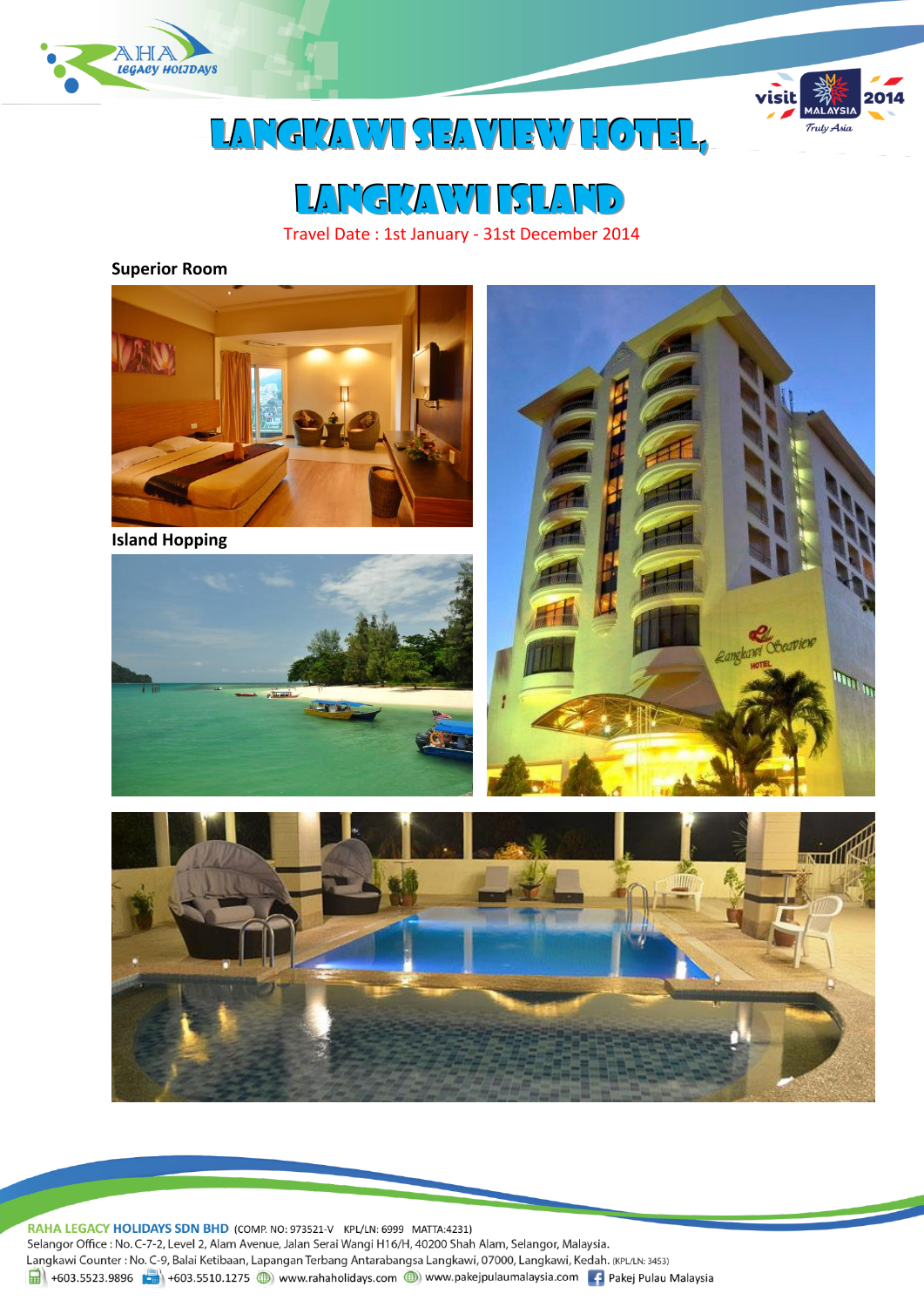



*\*All rate not inlusive 5% service fee*

## **3D2N The Explore Package Inclusive :**

- Breakfast for two except for Seaview Apartment for 6 persons.
- Roundtrip Airport or Ferry Terminal transfer
- RM 50.00 nett F&B credit per room stay
- A halfday city tour (4hrs) exclude entrance tickets ( choice of Underwater World/Cable Car/Wildlife Park/Makam Mahsuri/Snake Sanctury/Crocodile Farm/Galleria Perdana) per room stay **OR**
- A half day island hopping by boat(4hrs) to Pulau Beras Basah, Pulau Singa, Pulau Dayang Bunting, watch eagle feeding
- Complimentary WiFi internet access
- A refreshing welcome drink upon arrival
- Complimentary bottle water in room

| 4D3N Island Getaway Package |                  |                  |                  |                  |                     |  |
|-----------------------------|------------------|------------------|------------------|------------------|---------------------|--|
| Rate In MYR                 |                  |                  |                  |                  |                     |  |
|                             | <b>Superior</b>  | <b>Deluxe</b>    | <b>Suite</b>     | Apartment        | <b>Extra Person</b> |  |
| Rate                        | (Rate for 2 pax) | (Rate for 2 pax) | (Rate for 2 pax) | (Rate for 6 pax) | (6 years and above) |  |
|                             | 915              | 1015             | 1640             | 1710             | 450                 |  |

*\*All rate not inlusive 5% service fee*

### **4D3N Island Getaway Package Inclusive :**

- Breakfast for two except for Seaview Apartment for 6 persons.
- Roundtrip Airport or Ferry Terminal transfer
- RM 100.00 nett F&B credit per room stay
- A halfday city tour (4hrs) exclude entrance tickets ( choice of Underwater World/Cable Car/Wildlife Park/Makam Mahsuri/Snake Sanctury/Crocodile Farm/Galleria Perdana) per room stay **AND**
- A half day island hopping by boat(4hrs) to Pulau Beras Basah, Pulau Singa, Pulau Dayang Bunting, watch eagle feeding
- Complimentary WiFi internet access
- A refreshing welcome drink upon arrival
- Complimentary bottle water in room

RAHA LEGACY HOLIDAYS SDN BHD (COMP. NO: 973521-V KPL/LN: 6999 MATTA:4231) Selangor Office : No. C-7-2, Level 2, Alam Avenue, Jalan Serai Wangi H16/H, 40200 Shah Alam, Selangor, Malaysia.

Langkawi Counter: No. C-9, Balai Ketibaan, Lapangan Terbang Antarabangsa Langkawi, 07000, Langkawi, Kedah. (KPL/LN: 3453)

1 +603.5523.9896 + +603.5510.1275 (b) www.rahaholidays.com (b) www.pakejpulaumalaysia.com + Pakej Pulau Malaysia